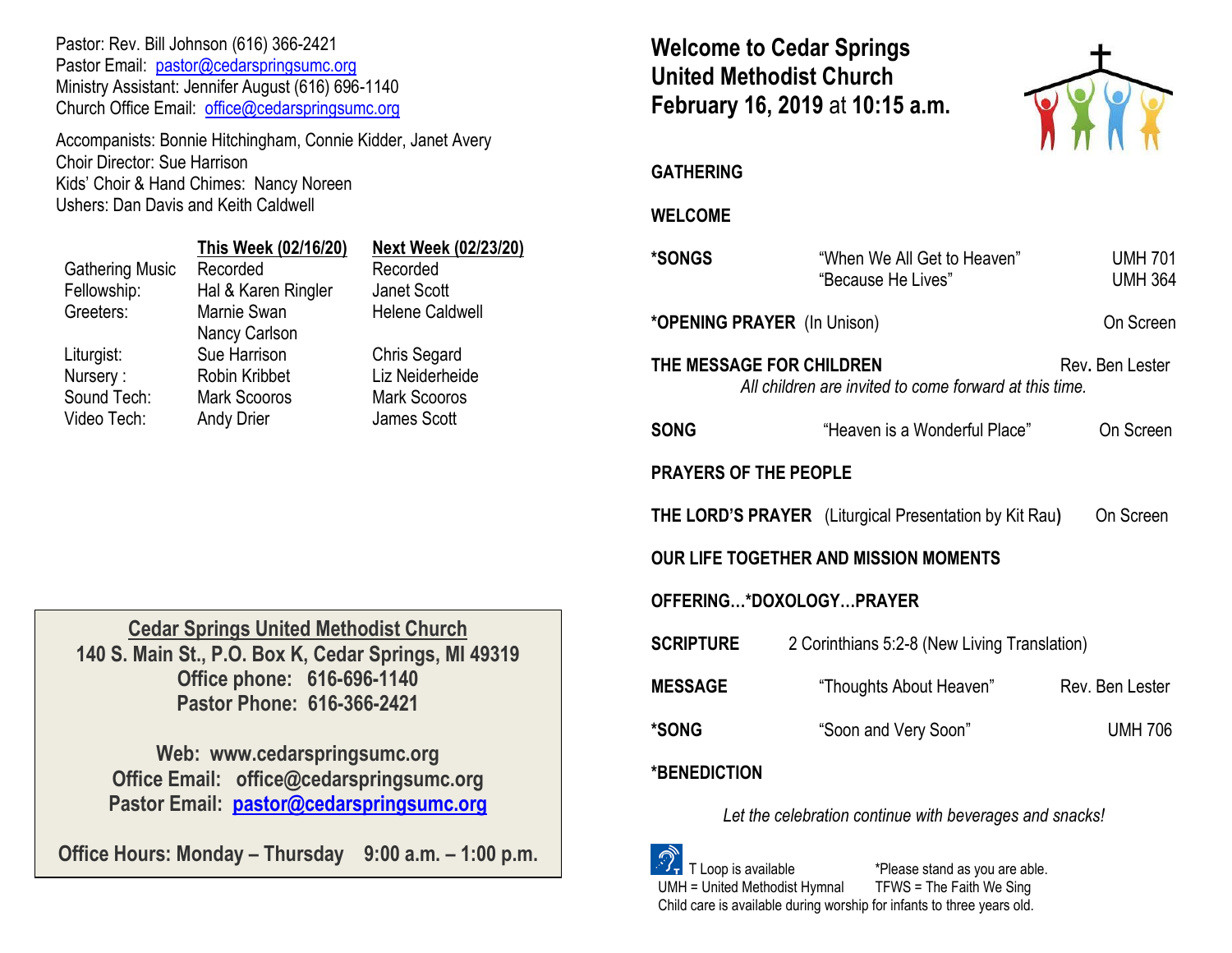# **THIS WEEK AT CEDAR SPRINGS UMC**

#### **SUNDAY (02/16/20) WEDNESDAY (02/19)**

**Special Offering:** Moms' Group – 1:00 p.m. **JFON- Justice for Our Neighbors** Faith & Food – 6:00 p.m. Worship – 10:15 a.m. Adult Choir – 6:45 p.m. Coffee & Fellowship – 11:30 a.m.

Counseling – 1:00 p.m. –  $6:00$  p.m. Adult Wood Carving – 6:00 p.m.

Blood Drive – 12:30 p.m. Worship – 10:15 a.m. Love & Stitches – 1:00 p.m. Coffee & Fellowship – 11:30 a.m. NO Hand Chimes NO Kids' Choir

#### **THURSDAY (02/20)**

**MONDAY (02/17)** Counseling – 1:00 p.m. – 6:00 p.m.

**SUNDAY (02/23/20) TUESDAY (02/18) Special Offering:** Women's Bible Study – 10:00 a.m. **JFON- Justice for Our Neighbors**

# **CEDAR SPRINGS UMC IN PRAYER**

### **Names will remain on the prayer list for 1 month unless notified. Thank you.**

| <b>Members</b>                | <b>Friends</b>            | In Care Facilities    |
|-------------------------------|---------------------------|-----------------------|
| Leon Avery                    | Cindy Vanderwoude         | The Brook of C.S.-    |
| Wayne & June Price            | <b>Shelly Price</b>       | Albert & Frances Abel |
| <b>Bud &amp; Helen Gambee</b> | Anthony                   | Metron of C.S. -      |
| Woody & Jan Avis              | <b>Avis Covell</b>        | Rose Hunter           |
| Sid & Rose Kempf              | Lucas Jeffers             |                       |
| <b>Bob Galle</b>              | Lois Berends              |                       |
| June Price                    | Family of Katelyn Johnson |                       |
| Mike Mercer                   | Lisa Tabor                |                       |
| Albert & Frances Abel         | Tom Hansen                |                       |
| Todd & Marnie Swan            | Dale Waller               |                       |
| Jackie & Madaline Harvey      | <b>Tim Price</b>          |                       |
| Jerry & Lois Collis           | Randy Benedict            |                       |
|                               |                           |                       |

Kids Hope USA: Mentors, Prayer Partners, and Students

### **In Our Country's Service:**

Jordan Ackerman Aaron Burnside Tyler Hinton Mitchell Phillips Waylon Carlson Elisabeth Bullen Nick Segard Peter & Mikelle Noreen Jenny Jo Collin (Mueller) Russell & Janet (Noreen) Scott-Evelyn, Noah James & Jackie (Champion) Finley Ben & Sarah (Noreen) Smith- Kate

# **UPCOMING EVENTS & CHURCH NEWS**

Boy, the conversation wasn't very exciting this week – I walked alone and had to talk to myself!  $\odot \odot$ .



Come walk together in the Fellowship Hall on Tuesdays, Wednesdays and Thursdays from 9:00-11:00a.m. (or whenever you choose to come and go).

Come when you are able (I know we all have appointments, etc.) and walk or do other kinds of exercising and leave when you are ready. The food pantry is going on so leave room for the clients' cars. (There will be no walking if the Cedar Springs schools are closed.) The more we have, the more fun we will have. Who knows...We could become one of the small groups pastor wants us to be involved in! Please come as I really don't want to walk alone. Thanks, Kit Rau

Spectrum Tours – Come join the fun! We are planning another bus trip to Shipshewana for a "Brown Bag Tour" on Tuesday, April 7<sup>th</sup>. The cost is \$105.00 per person. If you are interested in joining us, see Shirley Neff or Jo Furhoff or give them a call at 616-696-2435. Names and money are needed ASAP to guarantee our seats. If paying by check, please make it out to Spectrum Tours, Inc.

# **Lenten Worship: "Hope for Hard Times"**

Right now the times are hard. Few people are optimistic about the economy or the environment or the culture. We fear for our nation, our United Methodist Church, for the ozone layer, for the manners of our children. Fear is the national pastime, and it seems that optimism is on vacation. For people of faith, there is good news: There is no better time for hope. Worship with us during the Lenten Season, and discover how hope is the answer for hard times. Two special, 7 p.m. services, Ash Wednesday and Holy Thursday, book-end our weekly worship on Sundays at 10:15 a.m. Join us!

### **February 26 - Ash Wednesday Service of Dust and Ashes, 7 p.m.**

This will be a service of meditation, music, and the imposition of ashes. Childcare is provided.

### **Sundays, March 1 – April 5**

**March 1** - Hope When You're Caught in the Wrong Race (when others fail us) Matthew 4:1-2 **March 8** -Hope for Acceptance (Luke 15:1-10) **March 15** - Hope Beyond the Hope in Violence (Luke 15:13)

**March 22** - Hope for the Church (2 Corinthians 4:7) **March 29** - Hope in the Face of Death (Luke 18:1-8) **April 5** – Hope for Love (2 Timothy 4:1, 7-8; 16-17)

## **Thursday, April 9 – Holy Thursday Worship at 7 p.m.**

This will be a service emphasizing the approaching darkness of Jesus' sacrifice on the cross. Music and accompanying Scripture readings tell the story of the week that changed history. Childcare is provided.